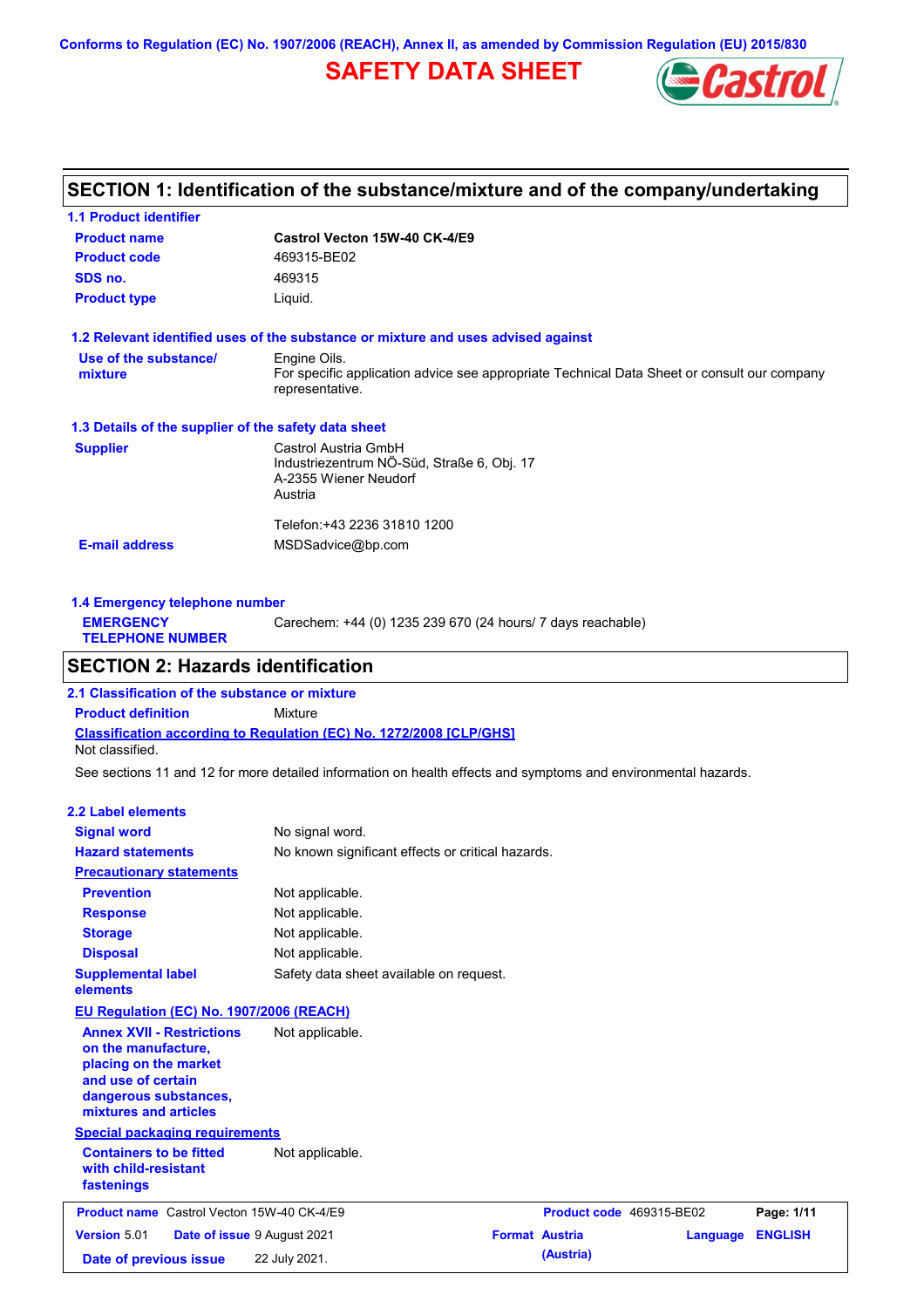## **SECTION 2: Hazards identification**

| <b>Tactile warning of danger</b>                                                                                         | Not applicable.                                                                                                                                                                                                          |
|--------------------------------------------------------------------------------------------------------------------------|--------------------------------------------------------------------------------------------------------------------------------------------------------------------------------------------------------------------------|
| 2.3 Other hazards                                                                                                        |                                                                                                                                                                                                                          |
| <b>Results of PBT and vPvB</b><br>assessment                                                                             | Product does not meet the criteria for PBT or vPvB according to Regulation (EC) No. 1907/2006,<br>Annex XIII.                                                                                                            |
| <b>Product meets the criteria</b><br>for PBT or vPvB according<br>to Regulation (EC) No.<br><b>1907/2006, Annex XIII</b> | This mixture does not contain any substances that are assessed to be a PBT or a vPvB.                                                                                                                                    |
| Other hazards which do<br>not result in classification                                                                   | Defatting to the skin.<br>USED ENGINE OILS<br>Used engine oil may contain hazardous components which have the potential to cause skin<br>cancer.<br>See Toxicological Information, section 11 of this Safety Data Sheet. |
|                                                                                                                          | For a share at all share are a consequently assessed as the set of the second to share and the second of the set of                                                                                                      |

Experimental data on one or more of the components has been used to determine all or part of the hazard classification of this product.

## **SECTION 3: Composition/information on ingredients**

**3.2 Mixtures**

Mixture **Product definition**

Highly refined base oil (IP 346 DMSO extract < 3%). Proprietary performance additives.

| <b>Product/ingredient</b><br>name                                                                    | <b>Identifiers</b>                                                                       |    | % | <b>Regulation (EC) No.</b><br>1272/2008 [CLP]                      | <b>Type</b> |
|------------------------------------------------------------------------------------------------------|------------------------------------------------------------------------------------------|----|---|--------------------------------------------------------------------|-------------|
| Distillates (petroleum), hydrotreated<br>heavy paraffinic                                            | REACH #: 01-2119484627-25<br>EC: 265-157-1<br>CAS: 64742-54-7<br>Index: 649-467-00-8     | ≤5 |   | Asp. Tox. 1, H304                                                  | $[1]$       |
| Distillates (petroleum), solvent-<br>dewaxed heavy paraffinic                                        | REACH #: 01-2119471299-27 ≤3<br>EC: 265-169-7<br>CAS: 64742-65-0<br>Index: 649-474-00-6  |    |   | Asp. Tox. 1, H304                                                  | $[1]$       |
| reaction mass of isomers of:<br>C7-9-alkyl 3-(3,5-di-tert-butyl-<br>4-hydroxyphenyl) propionate      | REACH #: 01-0000015551-76 ≤3<br>EC: 406-040-9<br>CAS: 125643-61-0<br>Index: 607-530-00-7 |    |   | Aquatic Chronic 4, H413                                            | $[1]$       |
| Distillates (petroleum), solvent-<br>dewaxed light paraffinic                                        | REACH #: 01-2119480132-48 ≤3<br>EC: 265-159-2<br>CAS: 64742-56-9<br>Index: 649-469-00-9  |    |   | Asp. Tox. 1, H304                                                  | $[1]$       |
| Paraffin oils (petroleum), catalytic<br>dewaxed heavy                                                | REACH #: 01-2119487080-42 ≤3<br>EC: 265-174-4<br>CAS: 64742-70-7<br>Index: 649-477-00-2  |    |   | Asp. Tox. 1, H304                                                  | $[1]$       |
| zinc bis[O-(6-methylheptyl)] bis[O-(sec-REACH #: 01-2119543726-33 ≤3<br>butyl)] bis(dithiophosphate) | EC: 298-577-9<br>CAS: 93819-94-4                                                         |    |   | Skin Irrit. 2, H315<br>Eye Dam. 1, H318<br>Aquatic Chronic 2, H411 | $[1]$       |

**See Section 16 for the full text of the H statements declared above.**

**Type** 

[1] Substance classified with a health or environmental hazard

[2] Substance with a workplace exposure limit

[3] Substance meets the criteria for PBT according to Regulation (EC) No. 1907/2006, Annex XIII

[4] Substance meets the criteria for vPvB according to Regulation (EC) No. 1907/2006, Annex XIII

[5] Substance of equivalent concern

[6] Additional disclosure due to company policy

Occupational exposure limits, if available, are listed in Section 8.

|                        | <b>Product name</b> Castrol Vecton 15W-40 CK-4/E9 | <b>Product code</b> 469315-BE02 |                         | Page: 2/11 |
|------------------------|---------------------------------------------------|---------------------------------|-------------------------|------------|
| <b>Version</b> 5.01    | <b>Date of issue 9 August 2021</b>                | <b>Format Austria</b>           | <b>Language ENGLISH</b> |            |
| Date of previous issue | 22 July 2021.                                     | (Austria)                       |                         |            |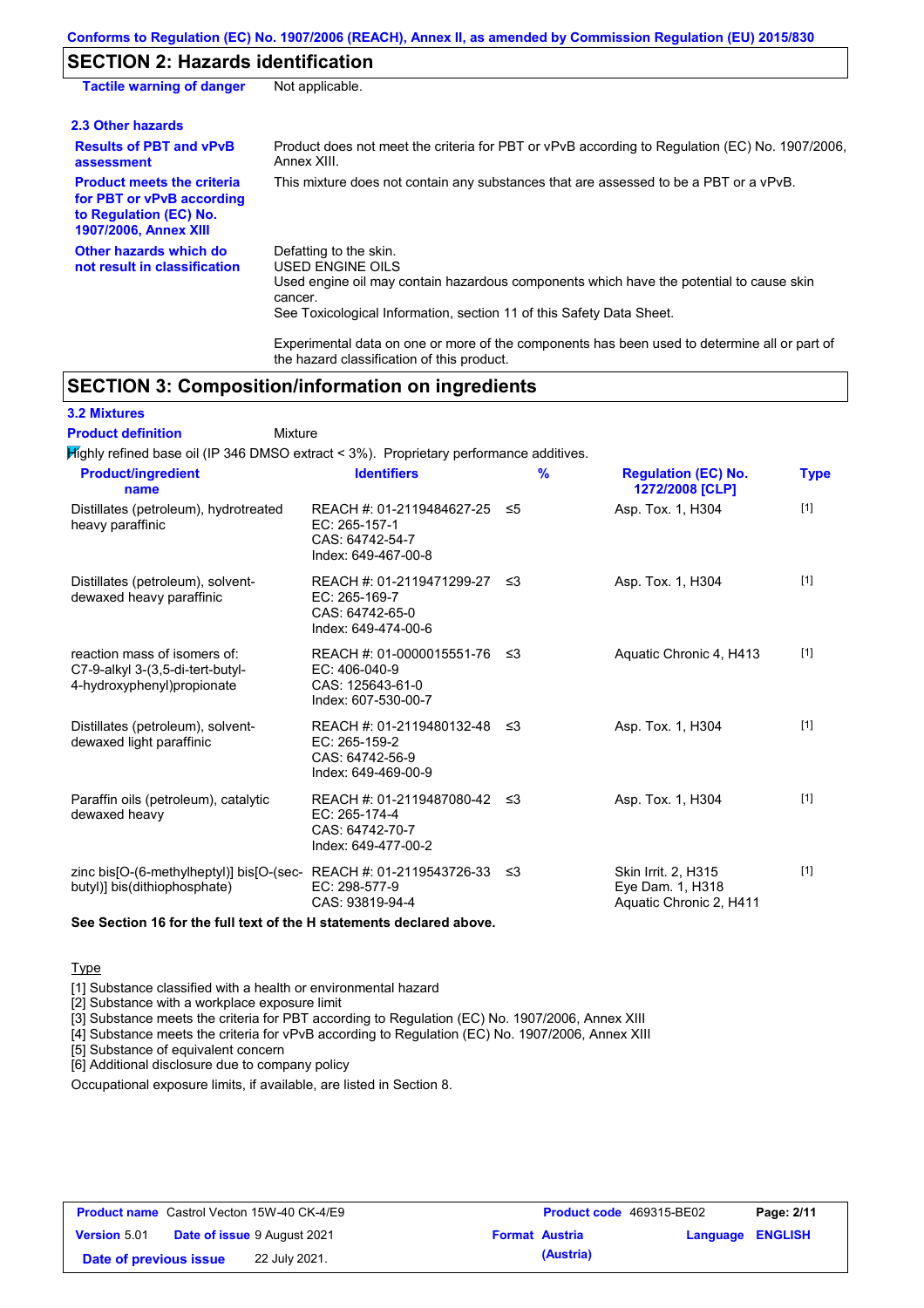### **SECTION 4: First aid measures**

#### Do not induce vomiting unless directed to do so by medical personnel. Get medical attention if symptoms occur. In case of contact, immediately flush eyes with plenty of water for at least 15 minutes. Eyelids should be held away from the eyeball to ensure thorough rinsing. Check for and remove any contact lenses. Get medical attention. **4.1 Description of first aid measures** If inhaled, remove to fresh air. Get medical attention if symptoms occur. **Ingestion Inhalation Eye contact Protection of first-aiders** No action shall be taken involving any personal risk or without suitable training. It may be dangerous to the person providing aid to give mouth-to-mouth resuscitation. **Skin contact** Wash skin thoroughly with soap and water or use recognised skin cleanser. Remove contaminated clothing and shoes. Wash clothing before reuse. Clean shoes thoroughly before reuse. Get medical attention if irritation develops.

#### **4.2 Most important symptoms and effects, both acute and delayed**

See Section 11 for more detailed information on health effects and symptoms.

| Vapour inhalation under ambient conditions is not normally a problem due to low vapour<br>pressure.               |
|-------------------------------------------------------------------------------------------------------------------|
| No known significant effects or critical hazards.                                                                 |
| Defatting to the skin. May cause skin dryness and irritation.                                                     |
| Not classified as an eye irritant. Based on data available for this or related materials.                         |
| Delayed and immediate effects as well as chronic effects from short and long-term exposure                        |
| Overexposure to the inhalation of airborne droplets or aerosols may cause irritation of the<br>respiratory tract. |
| Ingestion of large quantities may cause nausea and diarrhoea.                                                     |
| Prolonged or repeated contact can defat the skin and lead to irritation and/or dermatitis.                        |
| Potential risk of transient stinging or redness if accidental eye contact occurs.                                 |
|                                                                                                                   |

#### **4.3 Indication of any immediate medical attention and special treatment needed**

| <b>Notes to physician</b>                                 | Treatment should in general be symptomatic and directed to relieving any effects.                                                                                                                                                                                                                                                                                 |  |  |  |  |
|-----------------------------------------------------------|-------------------------------------------------------------------------------------------------------------------------------------------------------------------------------------------------------------------------------------------------------------------------------------------------------------------------------------------------------------------|--|--|--|--|
| <b>SECTION 5: Firefighting measures</b>                   |                                                                                                                                                                                                                                                                                                                                                                   |  |  |  |  |
| 5.1 Extinguishing media                                   |                                                                                                                                                                                                                                                                                                                                                                   |  |  |  |  |
| <b>Suitable extinguishing</b><br>media                    | In case of fire, use foam, dry chemical or carbon dioxide extinguisher or spray.                                                                                                                                                                                                                                                                                  |  |  |  |  |
| <b>Unsuitable extinguishing</b><br>media                  | Do not use water jet. The use of a water jet may cause the fire to spread by splashing the<br>burning product.                                                                                                                                                                                                                                                    |  |  |  |  |
| 5.2 Special hazards arising from the substance or mixture |                                                                                                                                                                                                                                                                                                                                                                   |  |  |  |  |
| <b>Hazards from the</b><br>substance or mixture           | In a fire or if heated, a pressure increase will occur and the container may burst.                                                                                                                                                                                                                                                                               |  |  |  |  |
| <b>Hazardous combustion</b><br>products                   | Combustion products may include the following:<br>carbon oxides (CO, CO <sub>2</sub> ) (carbon monoxide, carbon dioxide)                                                                                                                                                                                                                                          |  |  |  |  |
| 5.3 Advice for firefighters                               |                                                                                                                                                                                                                                                                                                                                                                   |  |  |  |  |
| <b>Special precautions for</b><br>fire-fighters           | No action shall be taken involving any personal risk or without suitable training. Promptly<br>isolate the scene by removing all persons from the vicinity of the incident if there is a fire.                                                                                                                                                                    |  |  |  |  |
| <b>Special protective</b><br>equipment for fire-fighters  | Fire-fighters should wear appropriate protective equipment and self-contained breathing<br>apparatus (SCBA) with a full face-piece operated in positive pressure mode. Clothing for fire-<br>fighters (including helmets, protective boots and gloves) conforming to European standard EN<br>469 will provide a basic level of protection for chemical incidents. |  |  |  |  |

### **SECTION 6: Accidental release measures**

### **6.1 Personal precautions, protective equipment and emergency procedures**

| <b>For non-emergency</b> | No action shall be taken involving any personal risk or without suitable training. Evacuate |
|--------------------------|---------------------------------------------------------------------------------------------|
| personnel                | surrounding areas. Keep unnecessary and unprotected personnel from entering. Do not touch   |
|                          | or walk through spilt material. Floors may be slippery; use care to avoid falling. Put on   |
|                          | appropriate personal protective equipment.                                                  |

|                        | <b>Product name</b> Castrol Vecton 15W-40 CK-4/E9 |                       | <b>Product code</b> 469315-BE02 |                  | Page: 3/11 |
|------------------------|---------------------------------------------------|-----------------------|---------------------------------|------------------|------------|
| <b>Version 5.01</b>    | <b>Date of issue 9 August 2021</b>                | <b>Format Austria</b> |                                 | Language ENGLISH |            |
| Date of previous issue | 22 July 2021.                                     |                       | (Austria)                       |                  |            |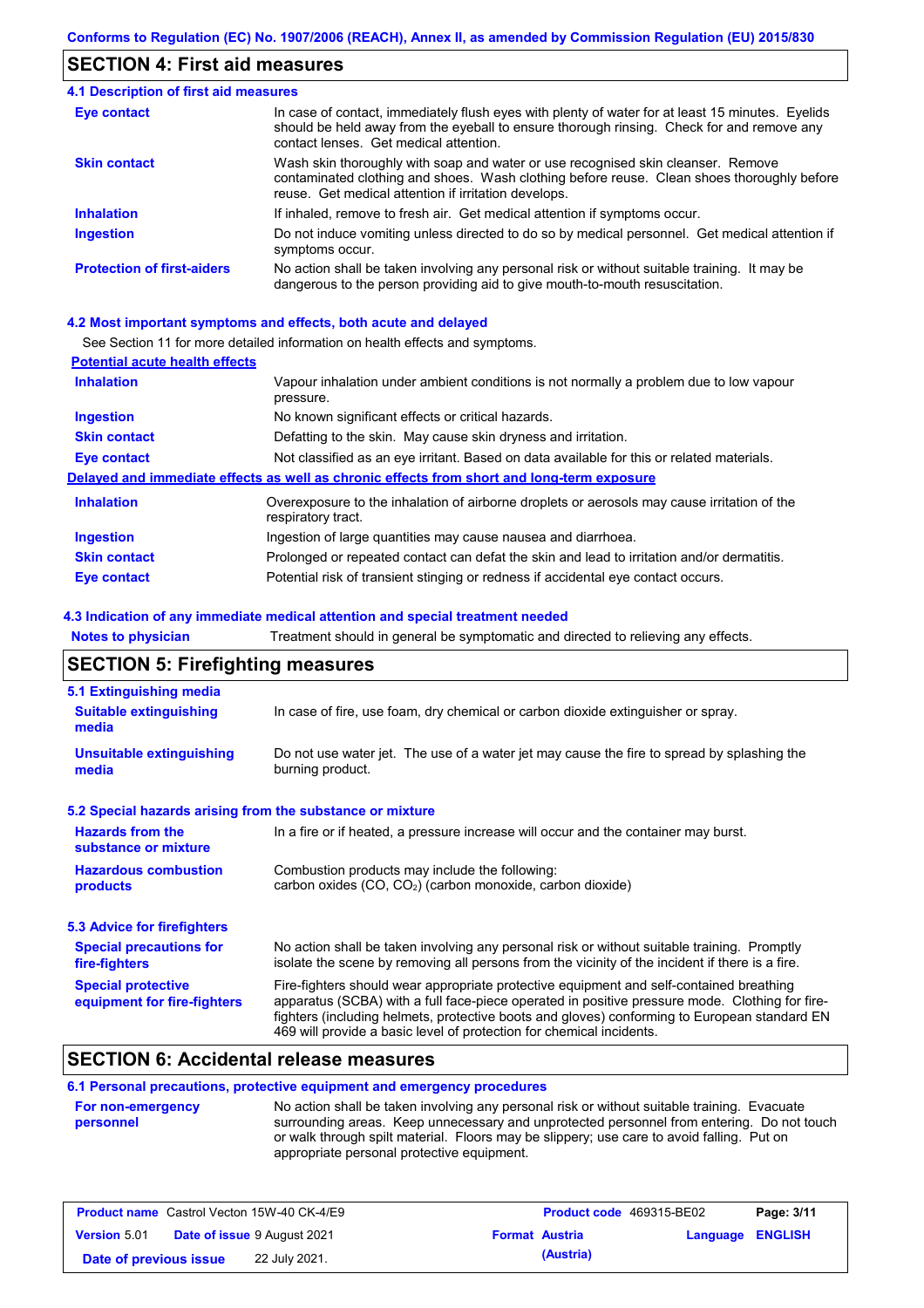### **SECTION 6: Accidental release measures**

| For emergency responders                                 | Entry into a confined space or poorly ventilated area contaminated with vapour, mist or fume is<br>extremely hazardous without the correct respiratory protective equipment and a safe system of<br>work. Wear self-contained breathing apparatus. Wear a suitable chemical protective suit.<br>Chemical resistant boots. See also the information in "For non-emergency personnel".           |
|----------------------------------------------------------|------------------------------------------------------------------------------------------------------------------------------------------------------------------------------------------------------------------------------------------------------------------------------------------------------------------------------------------------------------------------------------------------|
| <b>6.2 Environmental</b><br>precautions                  | Avoid dispersal of spilt material and runoff and contact with soil, waterways, drains and sewers.<br>Inform the relevant authorities if the product has caused environmental pollution (sewers,<br>waterways, soil or air).                                                                                                                                                                    |
| 6.3 Methods and material for containment and cleaning up |                                                                                                                                                                                                                                                                                                                                                                                                |
| <b>Small spill</b>                                       | Stop leak if without risk. Move containers from spill area. Absorb with an inert material and<br>place in an appropriate waste disposal container. Dispose of via a licensed waste disposal<br>contractor.                                                                                                                                                                                     |
| <b>Large spill</b>                                       | Stop leak if without risk. Move containers from spill area. Prevent entry into sewers, water<br>courses, basements or confined areas. Contain and collect spillage with non-combustible,<br>absorbent material e.g. sand, earth, vermiculite or diatomaceous earth and place in container<br>for disposal according to local regulations. Dispose of via a licensed waste disposal contractor. |
| 6.4 Reference to other<br><b>sections</b>                | See Section 1 for emergency contact information.<br>See Section 5 for firefighting measures.                                                                                                                                                                                                                                                                                                   |
|                                                          | See Section 8 for information on appropriate personal protective equipment.                                                                                                                                                                                                                                                                                                                    |
|                                                          | See Section 12 for environmental precautions.<br>See Section 13 for additional waste treatment information.                                                                                                                                                                                                                                                                                    |

### **SECTION 7: Handling and storage**

| 7.1 Precautions for safe handling                                                    |                                                                                                                                                                                                                                                                                                                                                                                                                                                                                          |
|--------------------------------------------------------------------------------------|------------------------------------------------------------------------------------------------------------------------------------------------------------------------------------------------------------------------------------------------------------------------------------------------------------------------------------------------------------------------------------------------------------------------------------------------------------------------------------------|
| <b>Protective measures</b>                                                           | Put on appropriate personal protective equipment.                                                                                                                                                                                                                                                                                                                                                                                                                                        |
| <b>Advice on general</b><br>occupational hygiene                                     | Eating, drinking and smoking should be prohibited in areas where this material is handled.<br>stored and processed. Wash thoroughly after handling. Remove contaminated clothing and<br>protective equipment before entering eating areas. See also Section 8 for additional<br>information on hygiene measures.                                                                                                                                                                         |
| <b>7.2 Conditions for safe</b><br>storage, including any<br><i>incompatibilities</i> | Store in accordance with local requiations. Store in a dry, cool and well-ventilated area, away<br>from incompatible materials (see Section 10). Keep away from heat and direct sunlight. Keep<br>container tightly closed and sealed until ready for use. Containers that have been opened must<br>be carefully resealed and kept upright to prevent leakage. Store and use only in equipment/<br>containers designed for use with this product. Do not store in unlabelled containers. |
| <b>Not suitable</b>                                                                  | Prolonged exposure to elevated temperature.                                                                                                                                                                                                                                                                                                                                                                                                                                              |
| 7.3 Specific end use(s)                                                              |                                                                                                                                                                                                                                                                                                                                                                                                                                                                                          |
| <b>Recommendations</b>                                                               | See section 1.2 and Exposure scenarios in annex, if applicable.                                                                                                                                                                                                                                                                                                                                                                                                                          |

### **SECTION 8: Exposure controls/personal protection**

#### **8.1 Control parameters**

#### **Occupational exposure limits** No exposure limit value known.

Whilst specific OELs for certain components may be shown in this section, other components may be present in any mist, vapour or dust produced. Therefore, the specific OELs may not be applicable to the product as a whole and are provided for guidance only.

**Recommended monitoring procedures** If this product contains ingredients with exposure limits, personal, workplace atmosphere or biological monitoring may be required to determine the effectiveness of the ventilation or other control measures and/or the necessity to use respiratory protective equipment. Reference should be made to monitoring standards, such as the following: European Standard EN 689 (Workplace atmospheres - Guidance for the assessment of exposure by inhalation to chemical agents for comparison with limit values and measurement strategy) European Standard EN 14042 (Workplace atmospheres - Guide for the application and use of procedures for the assessment of exposure to chemical and biological agents) European Standard EN 482 (Workplace atmospheres - General requirements for the performance of procedures for the measurement of chemical agents) Reference to national guidance documents for methods for the determination of hazardous substances will also be required.

### **Derived No Effect Level**

No DNELs/DMELs available.

#### **Predicted No Effect Concentration**

No PNECs available

| <b>Product name</b> Castrol Vecton 15W-40 CK-4/E9 |  |                                    | <b>Product code</b> 469315-BE02 |                       | Page: 4/11              |  |
|---------------------------------------------------|--|------------------------------------|---------------------------------|-----------------------|-------------------------|--|
| <b>Version 5.01</b>                               |  | <b>Date of issue 9 August 2021</b> |                                 | <b>Format Austria</b> | <b>Language ENGLISH</b> |  |
| Date of previous issue                            |  | 22 July 2021.                      |                                 | (Austria)             |                         |  |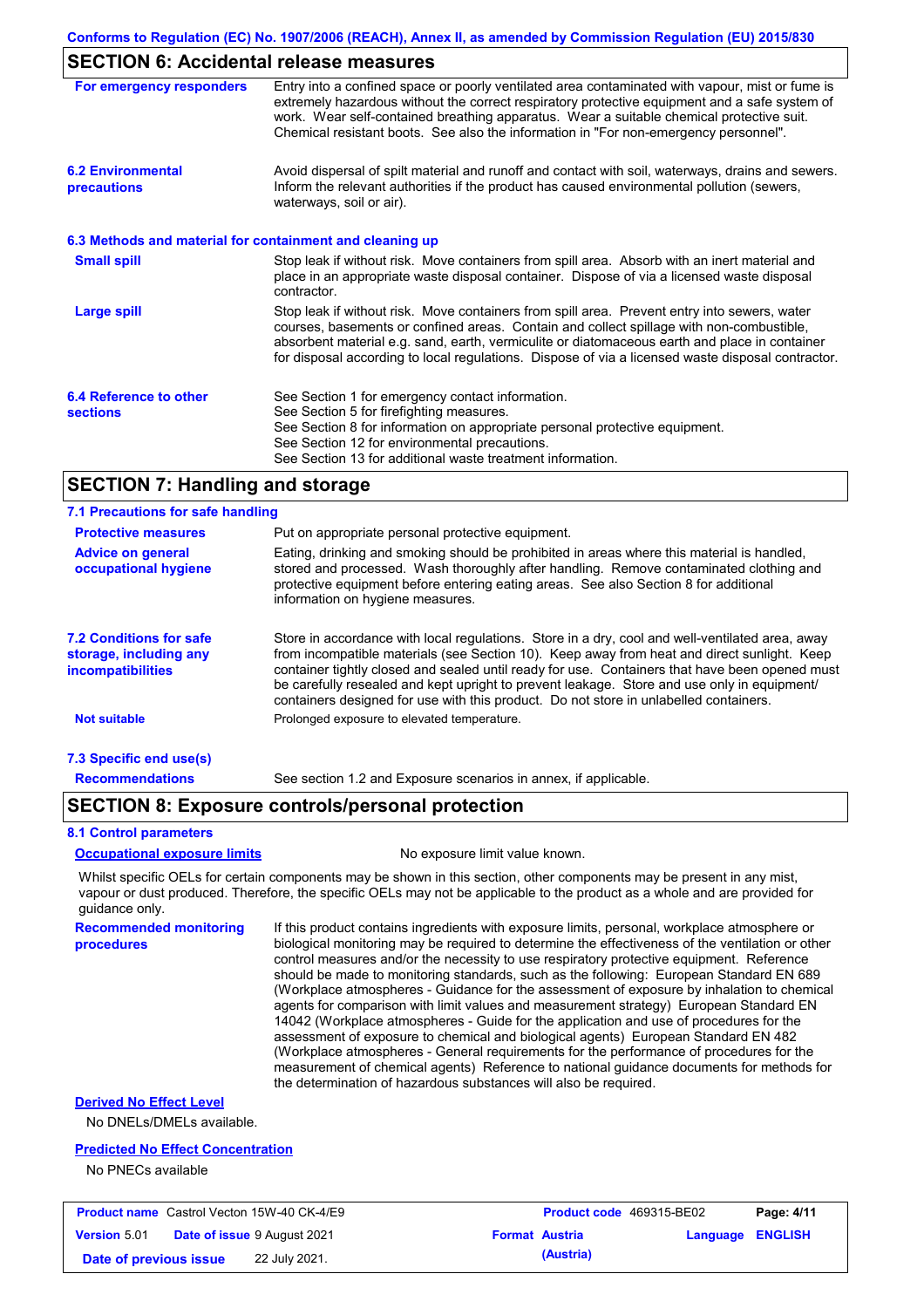# **SECTION 8: Exposure controls/personal protection**

**Version** 5.01

| <b>8.2 Exposure controls</b>                      |                                                                                                                                                                                                                                                                                                                                                                                                                                                                                                                                                                                                                                                                                                                                                                                                                                                                                                                                                                                                         |            |  |  |  |
|---------------------------------------------------|---------------------------------------------------------------------------------------------------------------------------------------------------------------------------------------------------------------------------------------------------------------------------------------------------------------------------------------------------------------------------------------------------------------------------------------------------------------------------------------------------------------------------------------------------------------------------------------------------------------------------------------------------------------------------------------------------------------------------------------------------------------------------------------------------------------------------------------------------------------------------------------------------------------------------------------------------------------------------------------------------------|------------|--|--|--|
| <b>Appropriate engineering</b><br><b>controls</b> | Provide exhaust ventilation or other engineering controls to keep the relevant airborne<br>concentrations below their respective occupational exposure limits.<br>All activities involving chemicals should be assessed for their risks to health, to ensure<br>exposures are adequately controlled. Personal protective equipment should only be considered<br>after other forms of control measures (e.g. engineering controls) have been suitably evaluated.<br>Personal protective equipment should conform to appropriate standards, be suitable for use, be<br>kept in good condition and properly maintained.<br>Your supplier of personal protective equipment should be consulted for advice on selection and<br>appropriate standards. For further information contact your national organisation for standards.<br>The final choice of protective equipment will depend upon a risk assessment. It is important to<br>ensure that all items of personal protective equipment are compatible. |            |  |  |  |
| <b>Individual protection measures</b>             |                                                                                                                                                                                                                                                                                                                                                                                                                                                                                                                                                                                                                                                                                                                                                                                                                                                                                                                                                                                                         |            |  |  |  |
| <b>Hygiene measures</b>                           | Wash hands, forearms and face thoroughly after handling chemical products, before eating,<br>smoking and using the lavatory and at the end of the working period. Ensure that eyewash<br>stations and safety showers are close to the workstation location.                                                                                                                                                                                                                                                                                                                                                                                                                                                                                                                                                                                                                                                                                                                                             |            |  |  |  |
| <b>Respiratory protection</b>                     | In case of insufficient ventilation, wear suitable respiratory equipment.<br>The correct choice of respiratory protection depends upon the chemicals being handled, the<br>conditions of work and use, and the condition of the respiratory equipment. Safety procedures<br>should be developed for each intended application. Respiratory protection equipment should<br>therefore be chosen in consultation with the supplier/manufacturer and with a full assessment<br>of the working conditions.                                                                                                                                                                                                                                                                                                                                                                                                                                                                                                   |            |  |  |  |
| <b>Eye/face protection</b>                        | Safety glasses with side shields.                                                                                                                                                                                                                                                                                                                                                                                                                                                                                                                                                                                                                                                                                                                                                                                                                                                                                                                                                                       |            |  |  |  |
| <b>Skin protection</b>                            |                                                                                                                                                                                                                                                                                                                                                                                                                                                                                                                                                                                                                                                                                                                                                                                                                                                                                                                                                                                                         |            |  |  |  |
| <b>Hand protection</b>                            | <b>General Information:</b><br>Because specific work environments and material handling practices vary, safety procedures<br>should be developed for each intended application. The correct choice of protective gloves<br>depends upon the chemicals being handled, and the conditions of work and use. Most gloves<br>provide protection for only a limited time before they must be discarded and replaced (even the<br>best chemically resistant gloves will break down after repeated chemical exposures).                                                                                                                                                                                                                                                                                                                                                                                                                                                                                         |            |  |  |  |
|                                                   | Gloves should be chosen in consultation with the supplier / manufacturer and taking account of<br>a full assessment of the working conditions.                                                                                                                                                                                                                                                                                                                                                                                                                                                                                                                                                                                                                                                                                                                                                                                                                                                          |            |  |  |  |
|                                                   | Recommended: Nitrile gloves.<br><b>Breakthrough time:</b>                                                                                                                                                                                                                                                                                                                                                                                                                                                                                                                                                                                                                                                                                                                                                                                                                                                                                                                                               |            |  |  |  |
|                                                   | Breakthrough time data are generated by glove manufacturers under laboratory test conditions<br>and represent how long a glove can be expected to provide effective permeation resistance. It<br>is important when following breakthrough time recommendations that actual workplace<br>conditions are taken into account. Always consult with your glove supplier for up-to-date<br>technical information on breakthrough times for the recommended glove type.<br>Our recommendations on the selection of gloves are as follows:                                                                                                                                                                                                                                                                                                                                                                                                                                                                      |            |  |  |  |
|                                                   | Continuous contact:                                                                                                                                                                                                                                                                                                                                                                                                                                                                                                                                                                                                                                                                                                                                                                                                                                                                                                                                                                                     |            |  |  |  |
|                                                   | Gloves with a minimum breakthrough time of 240 minutes, or >480 minutes if suitable gloves<br>can be obtained.<br>If suitable gloves are not available to offer that level of protection, gloves with shorter<br>breakthrough times may be acceptable as long as appropriate glove maintenance and<br>replacement regimes are determined and adhered to.                                                                                                                                                                                                                                                                                                                                                                                                                                                                                                                                                                                                                                                |            |  |  |  |
|                                                   | Short-term / splash protection:                                                                                                                                                                                                                                                                                                                                                                                                                                                                                                                                                                                                                                                                                                                                                                                                                                                                                                                                                                         |            |  |  |  |
|                                                   | Recommended breakthrough times as above.<br>It is recognised that for short-term, transient exposures, gloves with shorter breakthrough times<br>may commonly be used. Therefore, appropriate maintenance and replacement regimes must<br>be determined and rigorously followed.                                                                                                                                                                                                                                                                                                                                                                                                                                                                                                                                                                                                                                                                                                                        |            |  |  |  |
|                                                   | <b>Glove Thickness:</b>                                                                                                                                                                                                                                                                                                                                                                                                                                                                                                                                                                                                                                                                                                                                                                                                                                                                                                                                                                                 |            |  |  |  |
|                                                   | For general applications, we recommend gloves with a thickness typically greater than 0.35 mm.                                                                                                                                                                                                                                                                                                                                                                                                                                                                                                                                                                                                                                                                                                                                                                                                                                                                                                          |            |  |  |  |
|                                                   | It should be emphasised that glove thickness is not necessarily a good predictor of glove<br>resistance to a specific chemical, as the permeation efficiency of the glove will be dependent<br>on the exact composition of the glove material. Therefore, glove selection should also be based<br>on consideration of the task requirements and knowledge of breakthrough times.                                                                                                                                                                                                                                                                                                                                                                                                                                                                                                                                                                                                                        |            |  |  |  |
| <b>Product name</b> Castrol Vecton 15W-40 CK-4/E9 | Product code 469315-BE02                                                                                                                                                                                                                                                                                                                                                                                                                                                                                                                                                                                                                                                                                                                                                                                                                                                                                                                                                                                | Page: 5/11 |  |  |  |

**Date of issue** 9 August 2021 **Format Austria Language ENGLISH**

**Date of previous issue 22 July 2021. (Austria)**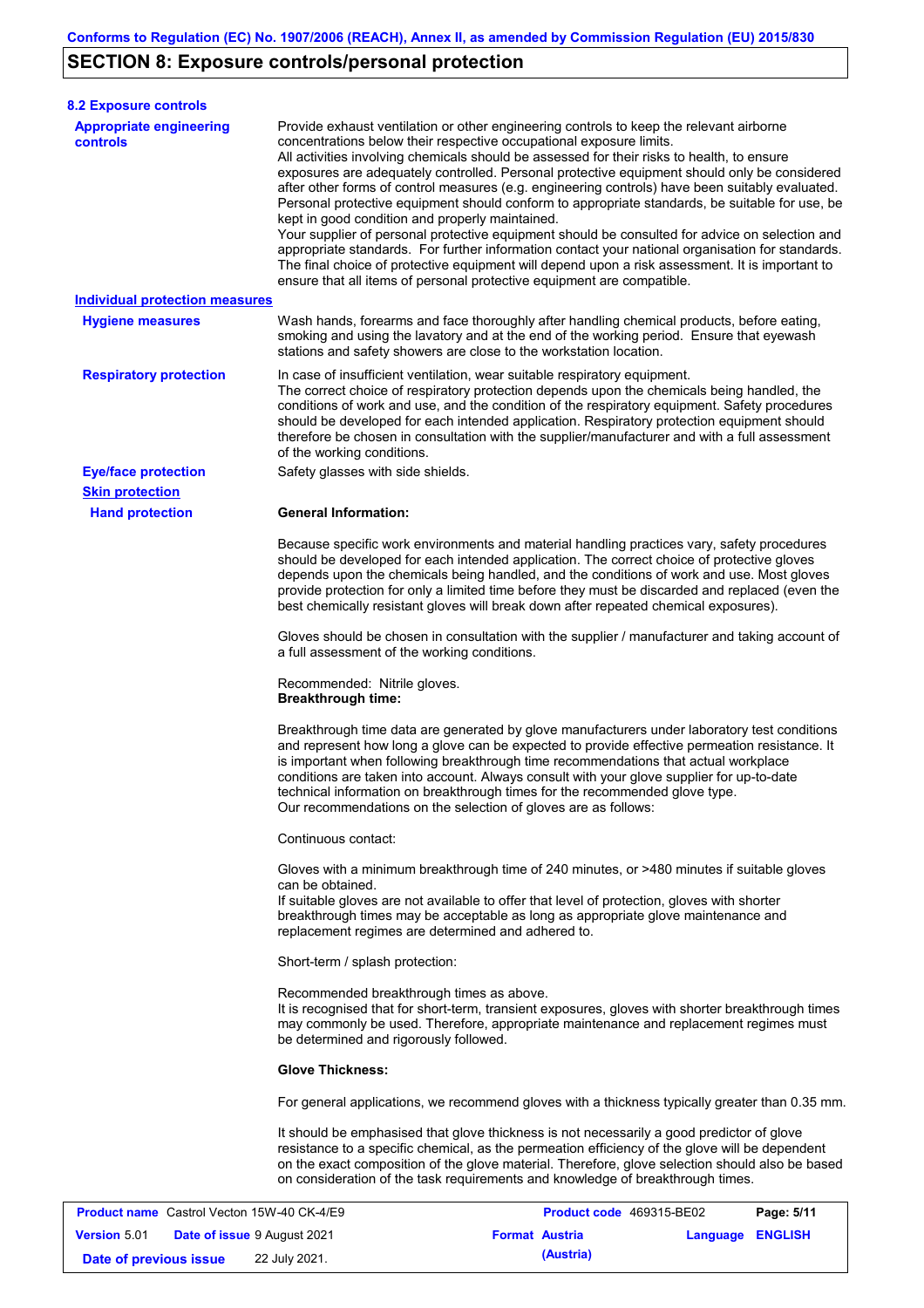## **SECTION 8: Exposure controls/personal protection**

|                                           | Glove thickness may also vary depending on the glove manufacturer, the glove type and the<br>glove model. Therefore, the manufacturers' technical data should always be taken into account<br>to ensure selection of the most appropriate glove for the task.                                                                                                                                                                                                                                                                                                                                                                                                                         |
|-------------------------------------------|---------------------------------------------------------------------------------------------------------------------------------------------------------------------------------------------------------------------------------------------------------------------------------------------------------------------------------------------------------------------------------------------------------------------------------------------------------------------------------------------------------------------------------------------------------------------------------------------------------------------------------------------------------------------------------------|
|                                           | Note: Depending on the activity being conducted, gloves of varying thickness may be required<br>for specific tasks. For example:                                                                                                                                                                                                                                                                                                                                                                                                                                                                                                                                                      |
|                                           | • Thinner gloves (down to 0.1 mm or less) may be required where a high degree of manual<br>dexterity is needed. However, these gloves are only likely to give short duration protection and<br>would normally be just for single use applications, then disposed of.                                                                                                                                                                                                                                                                                                                                                                                                                  |
|                                           | • Thicker gloves (up to 3 mm or more) may be required where there is a mechanical (as well<br>as a chemical) risk i.e. where there is abrasion or puncture potential.                                                                                                                                                                                                                                                                                                                                                                                                                                                                                                                 |
| <b>Skin and body</b>                      | Use of protective clothing is good industrial practice.<br>Personal protective equipment for the body should be selected based on the task being<br>performed and the risks involved and should be approved by a specialist before handling this<br>product.<br>Cotton or polyester/cotton overalls will only provide protection against light superficial<br>contamination that will not soak through to the skin. Overalls should be laundered on a regular<br>basis. When the risk of skin exposure is high (e.g. when cleaning up spillages or if there is a<br>risk of splashing) then chemical resistant aprons and/or impervious chemical suits and boots<br>will be required. |
| <b>Refer to standards:</b>                | Respiratory protection: EN 529<br>Gloves: EN 420, EN 374<br>Eye protection: EN 166<br>Filtering half-mask: EN 149<br>Filtering half-mask with valve: EN 405<br>Half-mask: EN 140 plus filter<br>Full-face mask: EN 136 plus filter<br>Particulate filters: EN 143<br>Gas/combined filters: EN 14387                                                                                                                                                                                                                                                                                                                                                                                   |
| <b>Environmental exposure</b><br>controls | Emissions from ventilation or work process equipment should be checked to ensure they<br>comply with the requirements of environmental protection legislation. In some cases, fume<br>scrubbers, filters or engineering modifications to the process equipment will be necessary to<br>reduce emissions to acceptable levels.                                                                                                                                                                                                                                                                                                                                                         |

## **SECTION 9: Physical and chemical properties**

### **9.1 Information on basic physical and chemical properties**

| <b>Appearance</b>                                      |                                                                                                                                                                             |                |
|--------------------------------------------------------|-----------------------------------------------------------------------------------------------------------------------------------------------------------------------------|----------------|
| <b>Physical state</b>                                  | Liquid.                                                                                                                                                                     |                |
| <b>Colour</b>                                          | Amber. [Light]                                                                                                                                                              |                |
| <b>Odour</b>                                           | Not available. Not tested.                                                                                                                                                  |                |
| <b>Odour threshold</b>                                 | Not available. Not tested.                                                                                                                                                  |                |
| pH                                                     | Not applicable. Based on Solubility in Water (insoluble in water.).                                                                                                         |                |
| <b>Melting point/freezing point</b>                    | Not applicable. Based on Composition/information on ingredients.                                                                                                            |                |
| Initial boiling point and boiling<br>range             | Not available. Not tested.                                                                                                                                                  |                |
| <b>Pour point</b>                                      | $-36 °C$                                                                                                                                                                    |                |
| <b>Flash point</b>                                     | Closed cup: 205°C (401°F) [Pensky-Martens.]                                                                                                                                 |                |
| <b>Evaporation rate</b>                                | Not relevant/applicable due to nature of the product. Based on low volatility.                                                                                              |                |
| <b>Flammability (solid, gas)</b>                       | Not applicable. Based on physical state.                                                                                                                                    |                |
| <b>Upper/lower flammability or</b><br>explosive limits | Not available. Not tested.                                                                                                                                                  |                |
| <b>Vapour pressure</b>                                 | <0.01 kPa (<0.075 mm Hg) [20°C (68°F)]                                                                                                                                      |                |
| <b>Vapour density</b>                                  | $>1$ [Air = 1]                                                                                                                                                              |                |
| <b>Relative density</b>                                | $<$ 1                                                                                                                                                                       |                |
| <b>Density</b>                                         | <1000 kg/m <sup>3</sup> (<1 g/cm <sup>3</sup> ) at 15 <sup>°</sup> C                                                                                                        |                |
| <b>Solubility(ies)</b>                                 | insoluble in water.                                                                                                                                                         |                |
| <b>Partition coefficient: n-octanol/</b><br>water      | Not applicable. Substance is a hydrocarbon UVCB. Standard tests for this endpoint are<br>intended for single substances and are not appropriate for this complex substance. |                |
| <b>Auto-ignition temperature</b>                       | Not available. Not tested.                                                                                                                                                  |                |
| <b>Decomposition temperature</b>                       | Not observed to decompose by final boiling point                                                                                                                            |                |
| <b>Product name</b> Castrol Vecton 15W-40 CK-4/E9      | Product code 469315-BE02                                                                                                                                                    | Page: 6/11     |
| Version 5.01<br>Date of issue 9 August 2021            | <b>Format Austria</b><br>Language                                                                                                                                           | <b>ENGLISH</b> |
| Date of previous issue                                 | (Austria)<br>22 July 2021.                                                                                                                                                  |                |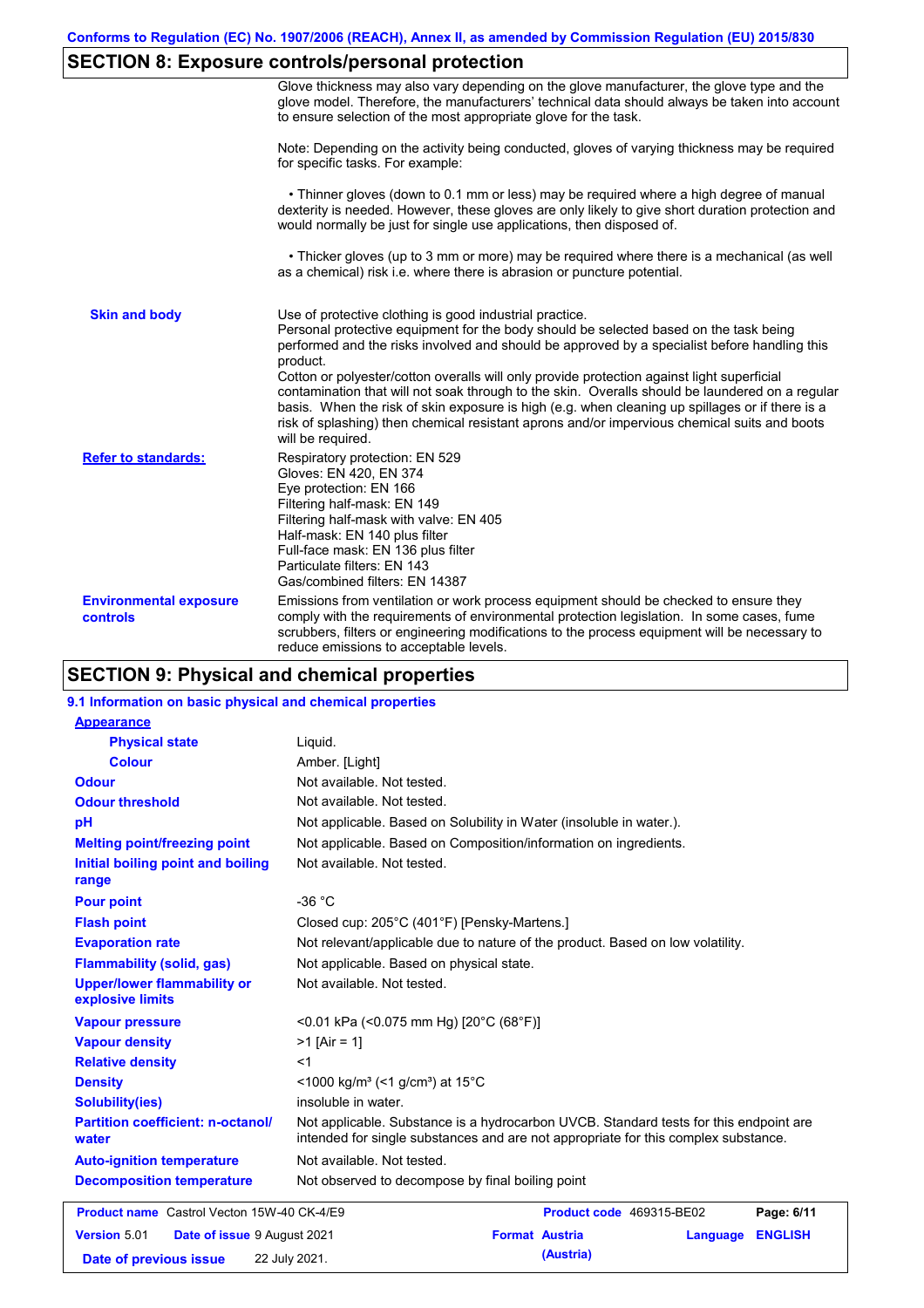# **SECTION 9: Physical and chemical properties**

| <b>Viscosity</b>            | Kinematic: 107.6 mm <sup>2</sup> /s (107.6 cSt) at $40^{\circ}$ C<br>Kinematic: 14.6 to 15.2 mm <sup>2</sup> /s (14.6 to 15.2 cSt) at 100°C |
|-----------------------------|---------------------------------------------------------------------------------------------------------------------------------------------|
| <b>Explosive properties</b> | Not considered explosive based on structural and oxygen balance considerations.                                                             |
| <b>Oxidising properties</b> | Not considered oxidizing based on structural considerations.                                                                                |

### **9.2 Other information**

No additional information.

| <b>SECTION 10: Stability and reactivity</b>       |                                                                                                                                                                         |  |  |
|---------------------------------------------------|-------------------------------------------------------------------------------------------------------------------------------------------------------------------------|--|--|
| <b>10.1 Reactivity</b>                            | No specific test data available for this product. Refer to Conditions to avoid and Incompatible<br>materials for additional information.                                |  |  |
| <b>10.2 Chemical stability</b>                    | The product is stable.                                                                                                                                                  |  |  |
| <b>10.3 Possibility of</b><br>hazardous reactions | Under normal conditions of storage and use, hazardous reactions will not occur.<br>Under normal conditions of storage and use, hazardous polymerisation will not occur. |  |  |
| <b>10.4 Conditions to avoid</b>                   | Avoid all possible sources of ignition (spark or flame).                                                                                                                |  |  |
| 10.5 Incompatible materials                       | Reactive or incompatible with the following materials: oxidising materials.                                                                                             |  |  |
| <b>10.6 Hazardous</b><br>decomposition products   | Under normal conditions of storage and use, hazardous decomposition products should not be<br>produced.                                                                 |  |  |

## **SECTION 11: Toxicological information**

### **11.1 Information on toxicological effects**

### **Acute toxicity estimates**

| <b>Product/ingredient name</b>                                                             |                                                                                                                   | Oral (mg/<br>kg) | <b>Dermal</b><br>(mg/kg) | <b>Inhalation</b><br>(gases)<br>(ppm) | <b>Inhalation</b><br>(vapours)<br>(mg/l) | <b>Inhalation</b><br><b>(dusts)</b><br>and mists)<br>(mg/l) |
|--------------------------------------------------------------------------------------------|-------------------------------------------------------------------------------------------------------------------|------------------|--------------------------|---------------------------------------|------------------------------------------|-------------------------------------------------------------|
| Phosphorodithioic acid, mixed O,O-bis(sec-Bu and<br>isooctyl) esters, zinc salts           |                                                                                                                   | 2500             | N/A                      | N/A                                   | N/A                                      | N/A                                                         |
| <b>Information on likely</b><br>routes of exposure                                         | Routes of entry anticipated: Dermal, Inhalation.                                                                  |                  |                          |                                       |                                          |                                                             |
| <b>Potential acute health effects</b>                                                      |                                                                                                                   |                  |                          |                                       |                                          |                                                             |
| <b>Inhalation</b>                                                                          | Vapour inhalation under ambient conditions is not normally a problem due to low vapour<br>pressure.               |                  |                          |                                       |                                          |                                                             |
| <b>Ingestion</b>                                                                           | No known significant effects or critical hazards.                                                                 |                  |                          |                                       |                                          |                                                             |
| <b>Skin contact</b>                                                                        | Defatting to the skin. May cause skin dryness and irritation.                                                     |                  |                          |                                       |                                          |                                                             |
| <b>Eye contact</b>                                                                         | Not classified as an eye irritant. Based on data available for this or related materials.                         |                  |                          |                                       |                                          |                                                             |
| Symptoms related to the physical, chemical and toxicological characteristics               |                                                                                                                   |                  |                          |                                       |                                          |                                                             |
| <b>Inhalation</b>                                                                          | No specific data.                                                                                                 |                  |                          |                                       |                                          |                                                             |
| <b>Ingestion</b>                                                                           | No specific data.                                                                                                 |                  |                          |                                       |                                          |                                                             |
| <b>Skin contact</b>                                                                        | Adverse symptoms may include the following:<br>irritation<br>dryness<br>cracking                                  |                  |                          |                                       |                                          |                                                             |
| <b>Eye contact</b>                                                                         | No specific data.                                                                                                 |                  |                          |                                       |                                          |                                                             |
| Delayed and immediate effects as well as chronic effects from short and long-term exposure |                                                                                                                   |                  |                          |                                       |                                          |                                                             |
| <b>Inhalation</b>                                                                          | Overexposure to the inhalation of airborne droplets or aerosols may cause irritation of the<br>respiratory tract. |                  |                          |                                       |                                          |                                                             |
| <b>Ingestion</b>                                                                           | Ingestion of large quantities may cause nausea and diarrhoea.                                                     |                  |                          |                                       |                                          |                                                             |
| <b>Skin contact</b>                                                                        | Prolonged or repeated contact can defat the skin and lead to irritation and/or dermatitis.                        |                  |                          |                                       |                                          |                                                             |
| <b>Eye contact</b>                                                                         | Potential risk of transient stinging or redness if accidental eye contact occurs.                                 |                  |                          |                                       |                                          |                                                             |
| <b>Potential chronic health effects</b>                                                    |                                                                                                                   |                  |                          |                                       |                                          |                                                             |

|                        | <b>Product name</b> Castrol Vecton 15W-40 CK-4/E9 | <b>Product code</b> 469315-BE02 |                         | Page: 7/11 |
|------------------------|---------------------------------------------------|---------------------------------|-------------------------|------------|
| <b>Version 5.01</b>    | <b>Date of issue 9 August 2021</b>                | <b>Format Austria</b>           | <b>Language ENGLISH</b> |            |
| Date of previous issue | 22 July 2021.                                     | (Austria)                       |                         |            |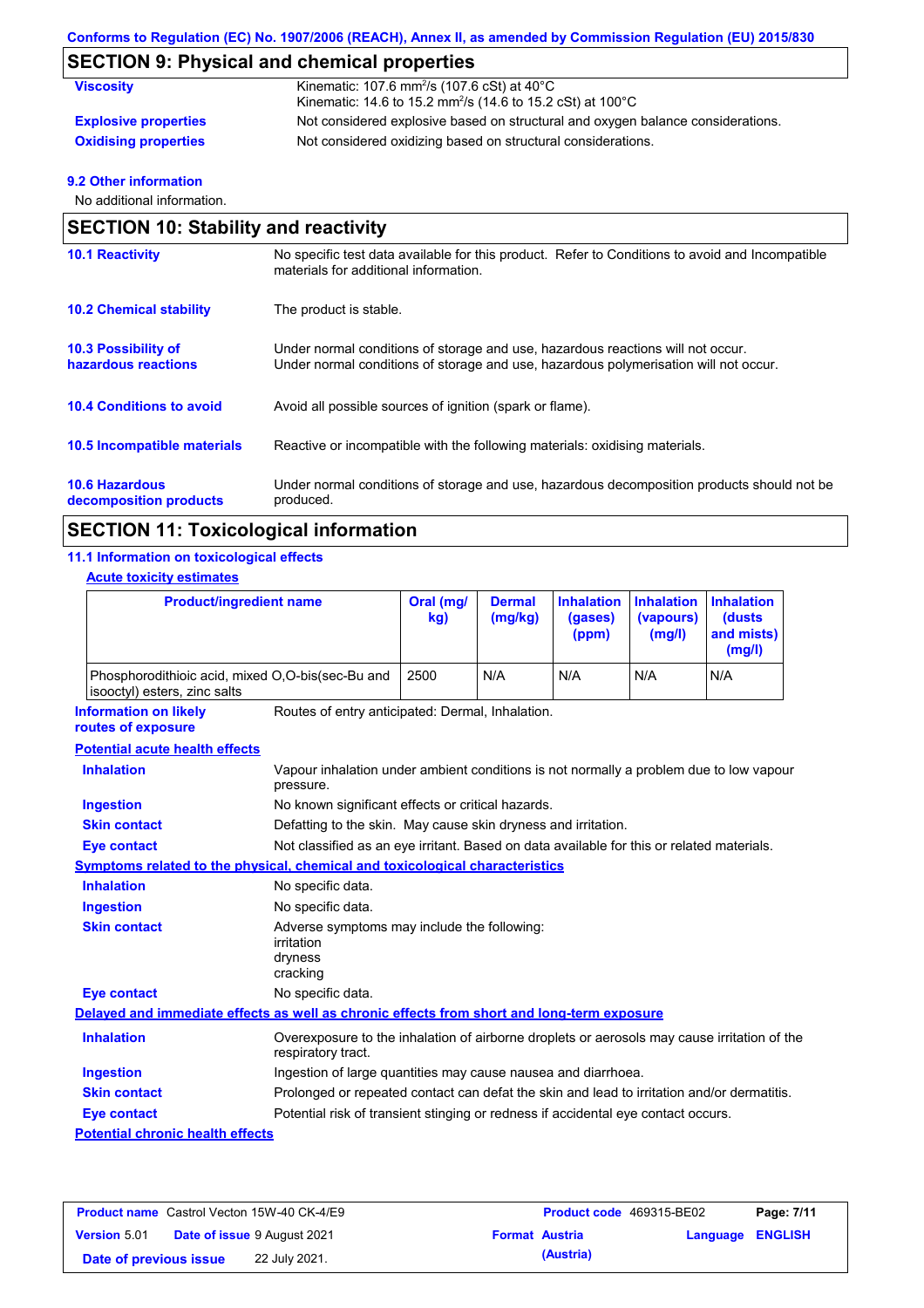## **SECTION 11: Toxicological information**

| General                      | USED ENGINE OILS<br>Combustion products resulting from the operation of internal combustion engines contaminate<br>engine oils during use. Used engine oil may contain hazardous components which have the<br>potential to cause skin cancer. Frequent or prolonged contact with all types and makes of used<br>engine oil must therefore be avoided and a high standard of personal hygiene maintained. |
|------------------------------|----------------------------------------------------------------------------------------------------------------------------------------------------------------------------------------------------------------------------------------------------------------------------------------------------------------------------------------------------------------------------------------------------------|
| <b>Carcinogenicity</b>       | No known significant effects or critical hazards.                                                                                                                                                                                                                                                                                                                                                        |
| <b>Mutagenicity</b>          | No known significant effects or critical hazards.                                                                                                                                                                                                                                                                                                                                                        |
| <b>Developmental effects</b> | No known significant effects or critical hazards.                                                                                                                                                                                                                                                                                                                                                        |
| <b>Fertility effects</b>     | No known significant effects or critical hazards.                                                                                                                                                                                                                                                                                                                                                        |

## **SECTION 12: Ecological information**

### **12.1 Toxicity**

**Environmental hazards** Not classified as dangerous

### **12.2 Persistence and degradability**

Expected to be biodegradable.

### **12.3 Bioaccumulative potential**

This product is not expected to bioaccumulate through food chains in the environment.

| <b>12.4 Mobility in soil</b>                                  |                                                                      |
|---------------------------------------------------------------|----------------------------------------------------------------------|
| <b>Soil/water partition</b><br>coefficient (K <sub>oc</sub> ) | Not available.                                                       |
| <b>Mobility</b>                                               | Spillages may penetrate the soil causing ground water contamination. |

### **12.5 Results of PBT and vPvB assessment**

Product does not meet the criteria for PBT or vPvB according to Regulation (EC) No. 1907/2006, Annex XIII.

### **12.6 Other adverse effects**

Spills may form a film on water surfaces causing physical damage to organisms. Oxygen transfer could also be impaired. **Other ecological information**

### **SECTION 13: Disposal considerations**

### **13.1 Waste treatment methods**

**Methods of disposal**

### **Product**

Where possible, arrange for product to be recycled. Dispose of via an authorised person/ licensed waste disposal contractor in accordance with local regulations.

### **Hazardous waste** Yes.

| <b>European waste catalogue (EWC)</b> |  |  |
|---------------------------------------|--|--|
|---------------------------------------|--|--|

| Waste code | <b>Waste designation</b>                 |
|------------|------------------------------------------|
| 13 02 08*  | lother engine, gear and lubricating oils |

However, deviation from the intended use and/or the presence of any potential contaminants may require an alternative waste disposal code to be assigned by the end user.

| <b>Packaging</b>           |                                                                                                                                                                                                                                                                                                                                                                                                                                                                                                 |
|----------------------------|-------------------------------------------------------------------------------------------------------------------------------------------------------------------------------------------------------------------------------------------------------------------------------------------------------------------------------------------------------------------------------------------------------------------------------------------------------------------------------------------------|
| <b>Methods of disposal</b> | Where possible, arrange for product to be recycled. Dispose of via an authorised person/<br>licensed waste disposal contractor in accordance with local regulations.                                                                                                                                                                                                                                                                                                                            |
| <b>Special precautions</b> | This material and its container must be disposed of in a safe way. Care should be taken when<br>handling emptied containers that have not been cleaned or rinsed out. Empty containers or<br>liners may retain some product residues. Empty containers represent a fire hazard as they may<br>contain flammable product residues and vapour. Never weld, solder or braze empty containers.<br>Avoid dispersal of spilt material and runoff and contact with soil, waterways, drains and sewers. |
| <b>References</b>          | Commission 2014/955/EU<br>Directive 2008/98/EC                                                                                                                                                                                                                                                                                                                                                                                                                                                  |

| <b>Product name</b> Castrol Vecton 15W-40 CK-4/E9 |  | <b>Product code</b> 469315-BE02    |  | Page: 8/11            |                         |  |
|---------------------------------------------------|--|------------------------------------|--|-----------------------|-------------------------|--|
| <b>Version 5.01</b>                               |  | <b>Date of issue 9 August 2021</b> |  | <b>Format Austria</b> | <b>Language ENGLISH</b> |  |
| Date of previous issue                            |  | 22 July 2021.                      |  | (Austria)             |                         |  |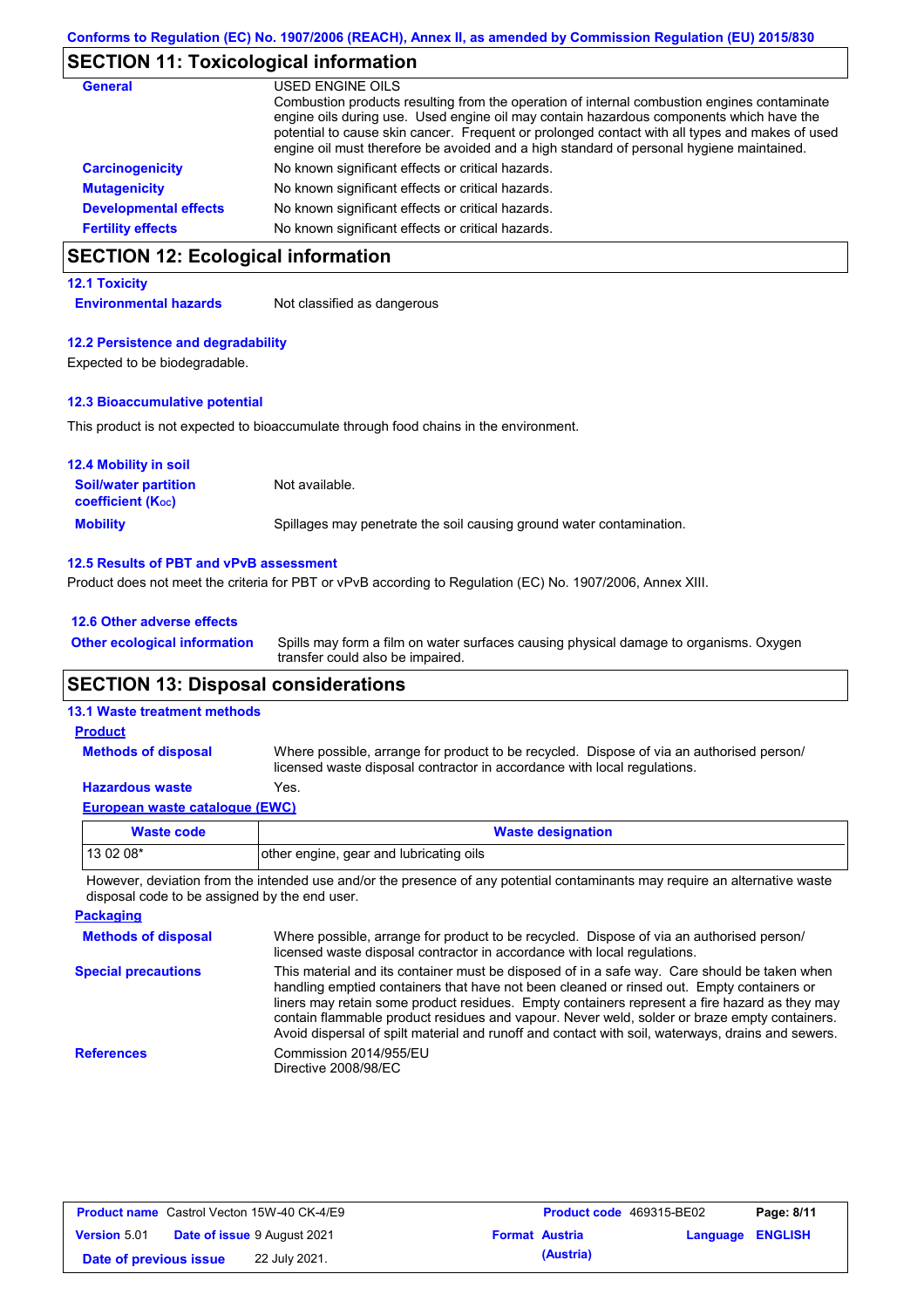#### - - - - - - - - - Not regulated. Not regulated. Not regulated. - - - **SECTION 14: Transport information ADR/RID IMDG IATA 14.1 UN number 14.2 UN proper shipping name 14.3 Transport hazard class(es) 14.4 Packing group ADN Additional information 14.5 Environmental hazards** No. 1988 | No. 1989 | No. 1989 | No. 1989 | No. 1989 | No. 1989 | No. 1989 | No. 1989 | No. 1989 | No. 1989 | Not regulated. - -<br>No. - -

**14.6 Special precautions for user** Not available.

**14.7 Transport in bulk according to IMO instruments**

Not available.

**Date of previous issue 22 July 2021. (Austria) (Austria)** 

## **SECTION 15: Regulatory information**

**Other regulations REACH Status** The company, as identified in Section 1, sells this product in the EU in compliance with the current requirements of REACH. **15.1 Safety, health and environmental regulations/legislation specific for the substance or mixture EU Regulation (EC) No. 1907/2006 (REACH) Annex XIV - List of substances subject to authorisation Substances of very high concern** None of the components are listed. At least one component is not listed. At least one component is not listed. At least one component is not listed. At least one component is not listed. At least one component is not listed. All components are listed or exempted. At least one component is not listed. **United States inventory (TSCA 8b) Australia inventory (AICS) Canada inventory China inventory (IECSC) Japan inventory (ENCS) Korea inventory (KECI) Philippines inventory (PICCS) Taiwan Chemical Substances Inventory (TCSI)** At least one component is not listed. **Ozone depleting substances (1005/2009/EU)** Not listed. **Prior Informed Consent (PIC) (649/2012/EU)** None of the components are listed. **Annex XIV EU Regulation (EC) No. 1907/2006 (REACH) Annex XVII - Restrictions on the manufacture, placing on the market and use of certain dangerous substances, mixtures and articles** Not applicable. **Product name** Castrol Vecton 15W-40 CK-4/E9 **Product Code 469315-BE02 Page: 9/11 Version** 5.01 **Date of issue** 9 August 2021 **Format Austria Language ENGLISH**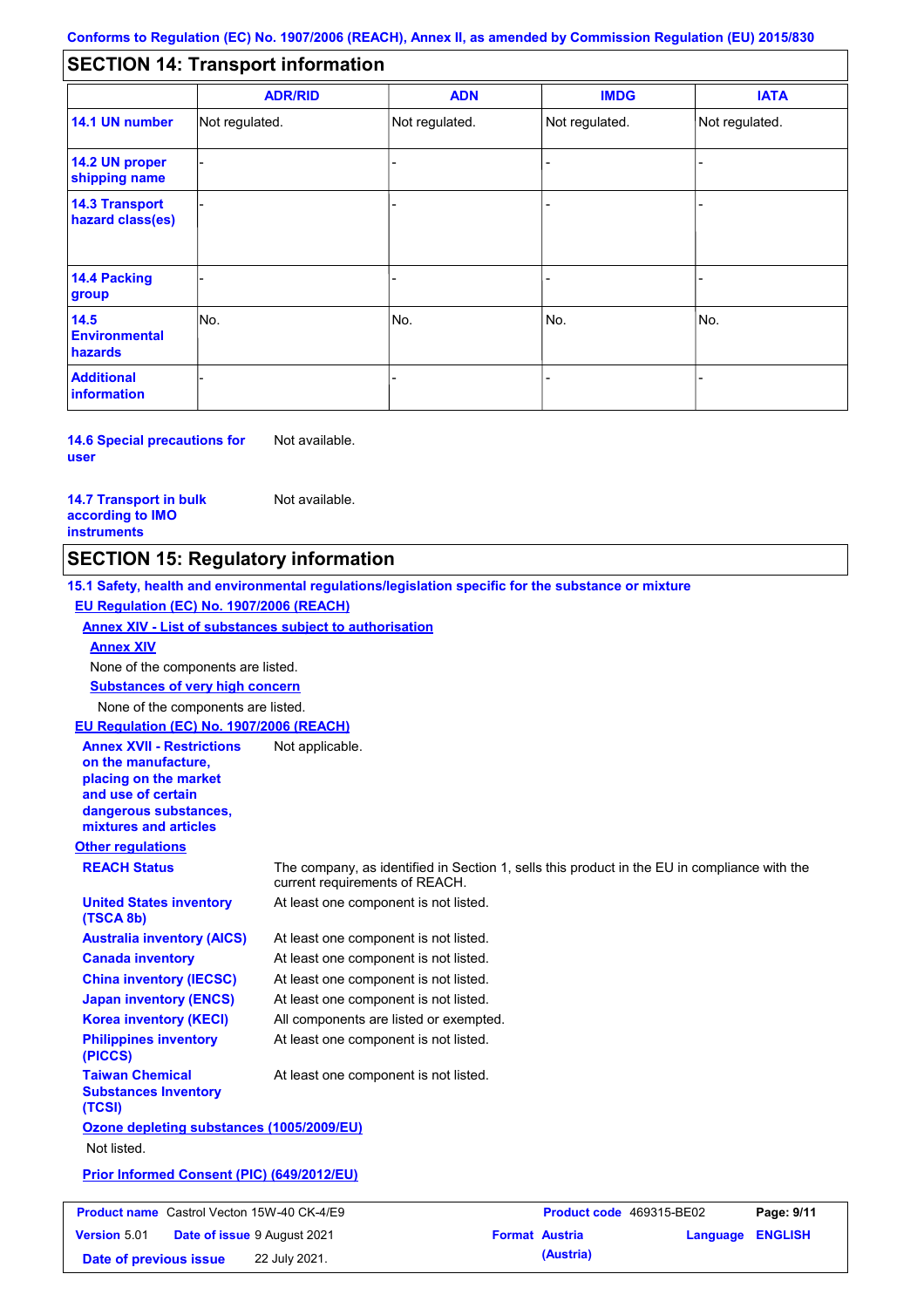## **SECTION 15: Regulatory information**

Not listed.

| <b>EU - Water framework directive - Priority substances</b> |                                                                                                                                                                                           |
|-------------------------------------------------------------|-------------------------------------------------------------------------------------------------------------------------------------------------------------------------------------------|
| None of the components are listed.                          |                                                                                                                                                                                           |
| <b>Seveso Directive</b>                                     |                                                                                                                                                                                           |
| This product is not controlled under the Seveso Directive.  |                                                                                                                                                                                           |
| <b>National regulations</b>                                 |                                                                                                                                                                                           |
| Limitation of the use of<br>organic solvents                | Permitted.                                                                                                                                                                                |
| <b>15.2 Chemical safety</b><br>assessment                   | A Chemical Safety Assessment has been carried out for one or more of the substances within<br>this mixture. A Chemical Safety Assessment has not been carried out for the mixture itself. |

# **SECTION 16: Other information**

| <b>Abbreviations and acronyms</b> | ADN = European Provisions concerning the International Carriage of Dangerous Goods by<br>Inland Waterway                        |
|-----------------------------------|---------------------------------------------------------------------------------------------------------------------------------|
|                                   | ADR = The European Agreement concerning the International Carriage of Dangerous Goods by                                        |
|                                   | Road                                                                                                                            |
|                                   | ATE = Acute Toxicity Estimate                                                                                                   |
|                                   | <b>BCF</b> = Bioconcentration Factor                                                                                            |
|                                   | CAS = Chemical Abstracts Service                                                                                                |
|                                   | CLP = Classification, Labelling and Packaging Regulation [Regulation (EC) No. 1272/2008]                                        |
|                                   | CSA = Chemical Safety Assessment                                                                                                |
|                                   | CSR = Chemical Safety Report                                                                                                    |
|                                   | DMEL = Derived Minimal Effect Level                                                                                             |
|                                   | DNEL = Derived No Effect Level                                                                                                  |
|                                   | EINECS = European Inventory of Existing Commercial chemical Substances                                                          |
|                                   | ES = Exposure Scenario                                                                                                          |
|                                   | EUH statement = CLP-specific Hazard statement                                                                                   |
|                                   | EWC = European Waste Catalogue                                                                                                  |
|                                   | GHS = Globally Harmonized System of Classification and Labelling of Chemicals<br>IATA = International Air Transport Association |
|                                   | IBC = Intermediate Bulk Container                                                                                               |
|                                   | IMDG = International Maritime Dangerous Goods                                                                                   |
|                                   | LogPow = logarithm of the octanol/water partition coefficient                                                                   |
|                                   | MARPOL = International Convention for the Prevention of Pollution From Ships, 1973 as                                           |
|                                   | modified by the Protocol of 1978. ("Marpol" = marine pollution)                                                                 |
|                                   | OECD = Organisation for Economic Co-operation and Development                                                                   |
|                                   | PBT = Persistent, Bioaccumulative and Toxic                                                                                     |
|                                   | <b>PNEC = Predicted No Effect Concentration</b>                                                                                 |
|                                   | REACH = Registration, Evaluation, Authorisation and Restriction of Chemicals Regulation                                         |
|                                   | [Regulation (EC) No. 1907/2006]                                                                                                 |
|                                   | RID = The Regulations concerning the International Carriage of Dangerous Goods by Rail                                          |
|                                   | <b>RRN = REACH Registration Number</b>                                                                                          |
|                                   | SADT = Self-Accelerating Decomposition Temperature                                                                              |
|                                   | SVHC = Substances of Very High Concern                                                                                          |
|                                   | STOT-RE = Specific Target Organ Toxicity - Repeated Exposure                                                                    |
|                                   | STOT-SE = Specific Target Organ Toxicity - Single Exposure                                                                      |
|                                   | $TWA = Time weighted average$                                                                                                   |
|                                   | UN = United Nations                                                                                                             |
|                                   | UVCB = Complex hydrocarbon substance                                                                                            |
|                                   | VOC = Volatile Organic Compound                                                                                                 |
|                                   | vPvB = Very Persistent and Very Bioaccumulative                                                                                 |
|                                   | Varies = may contain one or more of the following 64741-88-4 / RRN 01-2119488706-23,                                            |
|                                   | 64741-89-5 / RRN 01-2119487067-30, 64741-95-3 / RRN 01-2119487081-40, 64741-96-4/ RRN                                           |
|                                   | 01-2119483621-38, 64742-01-4 / RRN 01-2119488707-21, 64742-44-5 / RRN                                                           |
|                                   | 01-2119985177-24, 64742-45-6, 64742-52-5 / RRN 01-2119467170-45, 64742-53-6 / RRN                                               |
|                                   | 01-2119480375-34, 64742-54-7 / RRN 01-2119484627-25, 64742-55-8 / RRN                                                           |
|                                   | 01-2119487077-29, 64742-56-9 / RRN 01-2119480132-48, 64742-57-0 / RRN                                                           |
|                                   | 01-2119489287-22, 64742-58-1, 64742-62-7 / RRN 01-2119480472-38, 64742-63-8,                                                    |
|                                   | 64742-65-0 / RRN 01-2119471299-27, 64742-70-7 / RRN 01-2119487080-42, 72623-85-9 /                                              |
|                                   | RRN 01-2119555262-43, 72623-86-0 / RRN 01-2119474878-16, 72623-87-1 / RRN                                                       |
|                                   | 01-2119474889-13                                                                                                                |

### **Procedure used to derive the classification according to Regulation (EC) No. 1272/2008 [CLP/GHS]**

| <b>Classification</b> | <b>Justification</b> |
|-----------------------|----------------------|
| Not classified.       |                      |
|                       |                      |

| <b>Product name</b> Castrol Vecton 15W-40 CK-4/E9 |  |                                    | Product code 469315-BE02 | Page: 10/11 |                         |  |
|---------------------------------------------------|--|------------------------------------|--------------------------|-------------|-------------------------|--|
| <b>Version 5.01</b>                               |  | <b>Date of issue 9 August 2021</b> | <b>Format Austria</b>    |             | <b>Language ENGLISH</b> |  |
| Date of previous issue                            |  | 22 July 2021.                      |                          | (Austria)   |                         |  |